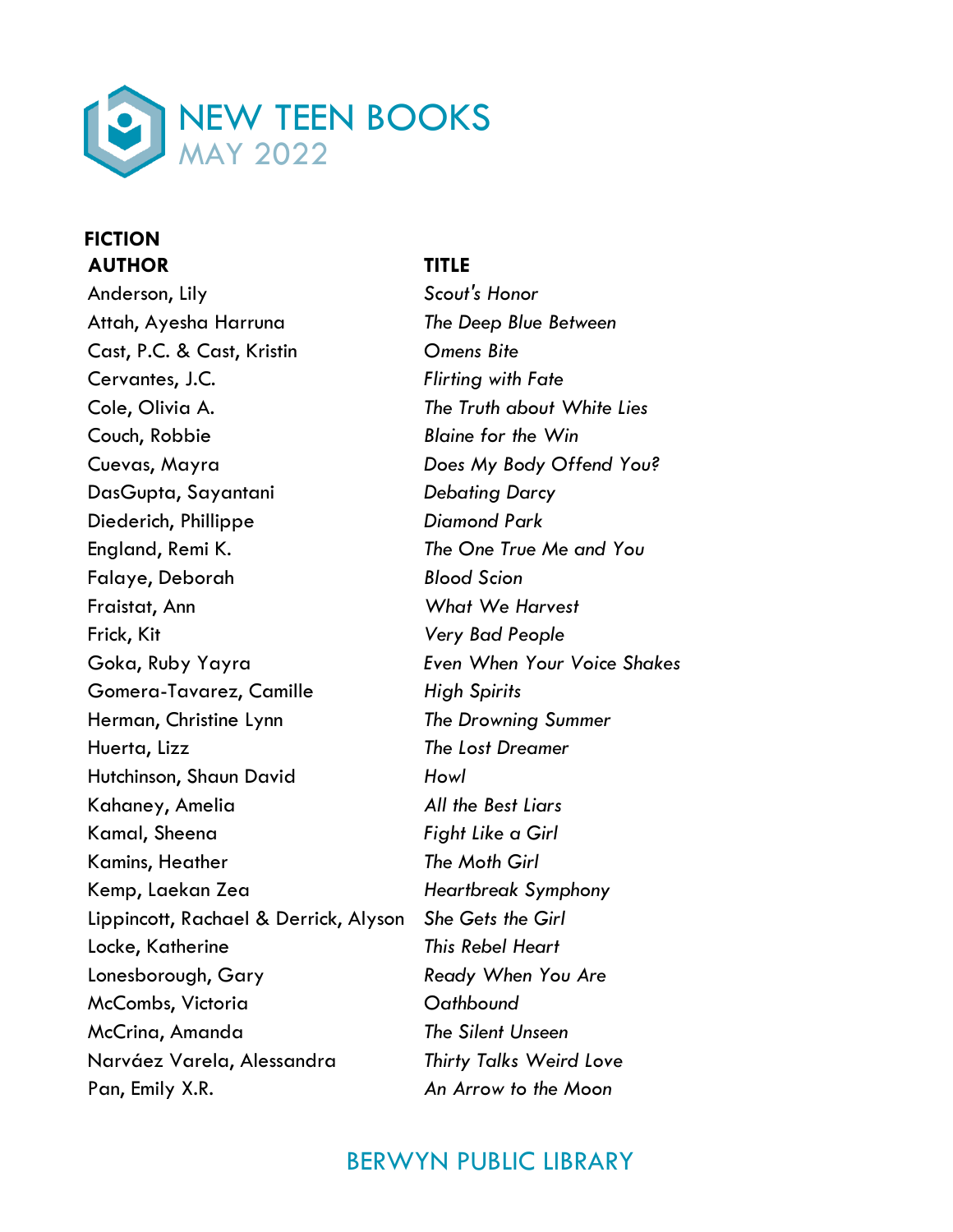

Redgate, Riley *Alone Out There* Riley, Brett *Freaks* Stevens, Court *We Were Kings* Stoeve, Ray *Arden Grey* Taylor, Emily J. *Hotel Magnifique* Tooley, Adrienne *Sofi & the Bone Song* Zepeda, Monica *Boys of the Beast* Zoboi, Ibi *Okoye to the People*

### **NON-FICTION AUTHOR TITLE**

Patel, Sajni *My Sister's Big Fat Indian Wedding* Price, Tirzah *Sense & Second-Degree Murder* Rees, Clare *Practical Demonology* Romasco-Moore, Mar *I Am the Ghost in Your House* Safi, Aminah Mae *Travelers Along the Way* Winters, Julian *Right Where I Left You* Woodfolk, Ashley *Nothing Burns as Bright as You*

Acevedo, Elizabeth *Inheritance: A Visual Poem* America's Test Kitchen *The Complete Cookbook for Teen Chefs* Bascomb, Neal *The Race of the Century: The Battle to Break the Four-Minute Mile* Eriksson, Ann *Urgent Message from a Hot Planet: Navigating the Climate Crisis* Farrell, Mary Cronk *Close-Up On War: The Story of Pioneering Photojournalist Cartherine Leroy in Vietnam* Martin, Erica *And We Ride: The Civil Rights Movement in Poems*